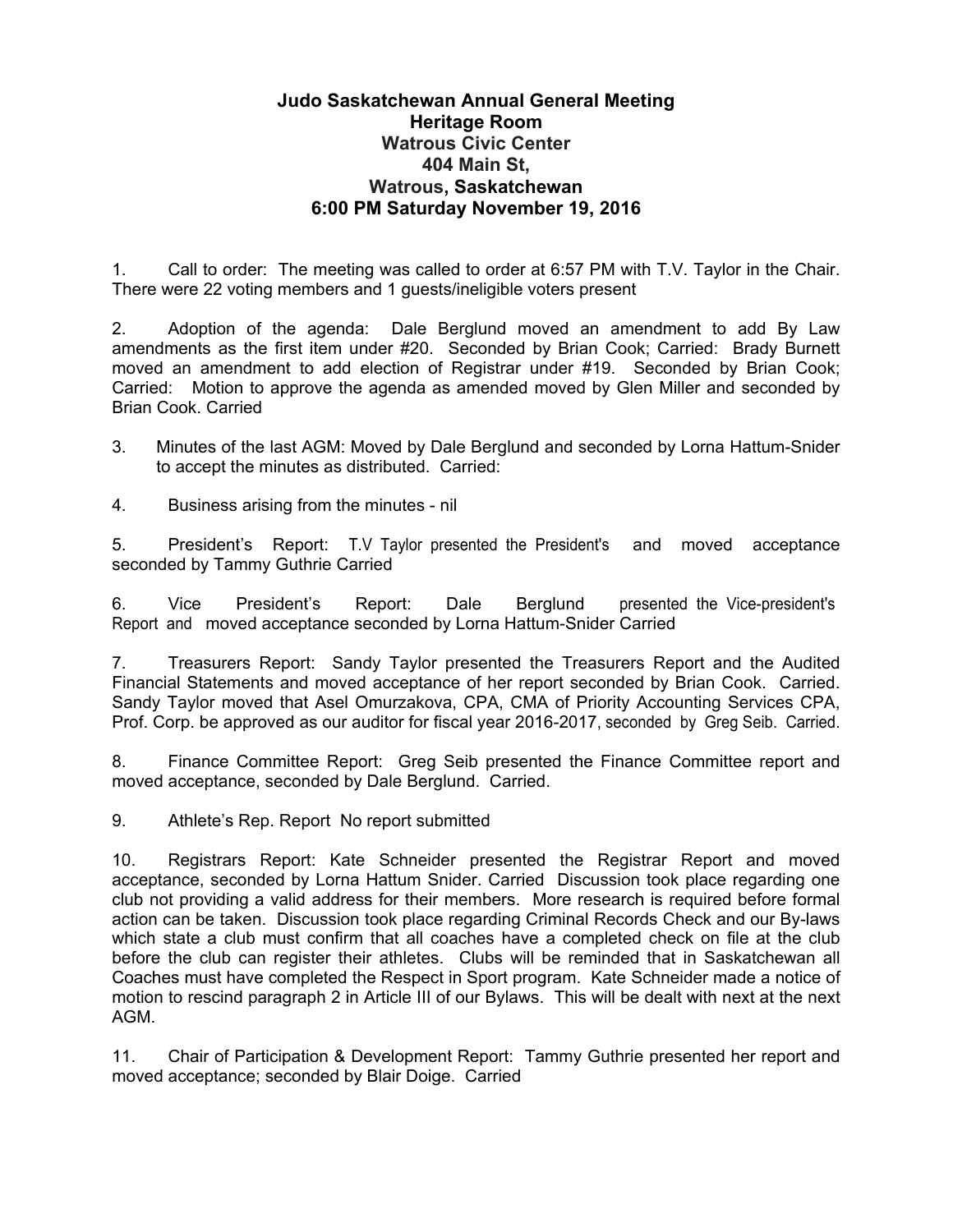12. Chair of Coaches Report: Dean McGarry was unable to attend but submitted a written report. Brian Cook moved to accept the report seconded by Michelle Wiens Carried

13. High Performance Coach Report: Amy Cotton presented her report. Greg Seib moved to accept the report seconded by Kate Schneider Carried

14. Grading Board Report: Brian Cook presented the Grading Board report and moved acceptance. Seconded by Dale Berglund Carried

. 15. Official's Committee Report: Robb Karaim presented the Officials' Committee Report and moved acceptance; seconded by Blair Doige CARRIED.

16. National Coaching Certification Program Report: Dale Berglund presented the NCCP report and moved acceptance. Seconded by Brian Cook. CARRIED

17. Newsletter/Web Page Editor's Report: Michelle Wiens presented the Web Page Editor's Report and moved acceptance. Seconded by Brian Cook CARRIED

18. Chair of Investigation Report Mike Horvey submitted the Chair of Investigation Report. Michelle Wiens moved acceptance, seconded by Glen Miller Carried

19. Election of Officers and Chairperson – 23 voting members present

- **President** T.V. Taylor elected by Acclamation
- **Treasurer** Sandy Taylor Elected by Acclamation
- **Secretary** one year term Carolyn Bagnell elected by Acclamation
- **Chair of Coaches**  Chad Litzenberger electd by Acclamation
- **Chair of Participation & Development** Tammy Guthrie elected by Acclamation
- **Chair of Grading** Brian Cook nominated by Dale Berglund seconded by Robb Karaim. Brian Cook elected by Acclamation
- **Chair of Officials** –

Robb Karaim nominated by T.V. Taylor Seconded by Sandy Taylor; - declined Ross Kostron nominated by Robb Karaim seconded by T.V. Taylor – Ross Kostron elected by Acclamation.

 **Chair of Investigations** – discussion took place if we needed to elect this position given that if the bylaw amendments pass the position would no longer be in place. Decision to proceed. Mike Horvey nominated by Brian Cook seconded by Robb Karaim. Mike Horvey elected by Acclamation.

- Webpage Editor Michelle Wiens nominated and declined. Vacant position
- **Registrar** Kate Schneider elected by Acclamation.

 **Athletes Representative** – Taryn Montgomery was elected at Team Training Nov 20, 2016

## 20. New business

 By Law Amendments. Brian Cook requested a ballot vote. The Chair researched the bylaws and informed the meeting a ballot vote would be taken if three members rso requested. There were no additional requests so the meeting proceeded.

On behalf of the Executive Sandy Taylor and Tammy Guthrie will move and seconded each amendment.

On April 2, 2016 the Executive of Judo Saskatchewan approved the following policies as required by Sask Sport. These policies are on the Judo Sask website.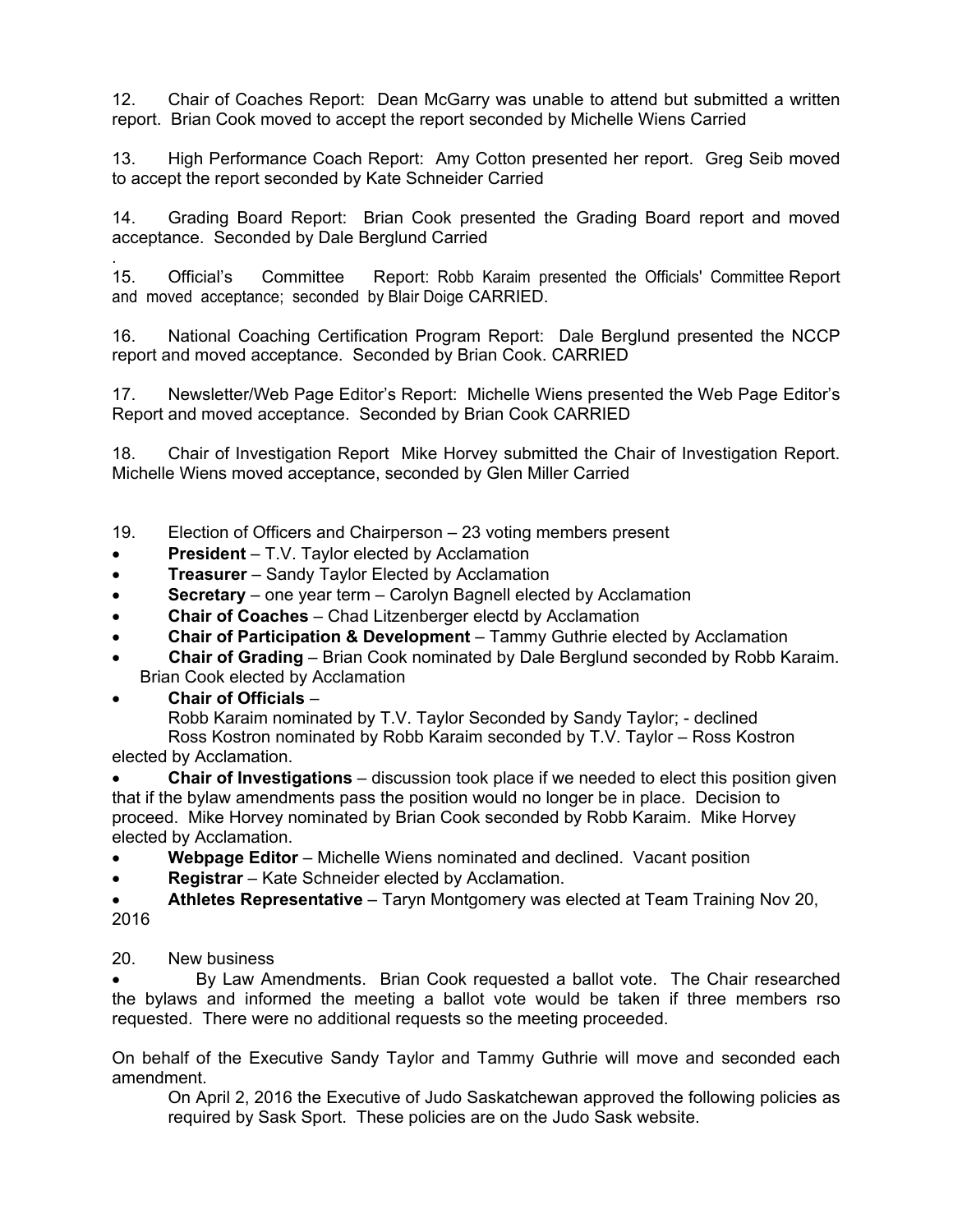Judo Saskatchewan Alternate Dispute Resolution Policy Judo Saskatchewan Appeal Policy Judo Saskatchewan Code of Conduct Judo Saskatchewan Conflict of Interest Policy Judo Saskatchewan Discipline Complaints Policy

## With the above approval the **BY-LAWS OF SASKATCHEWAN KODOKAN BLACK BELT ASSOCIATION INC.** dated December November 21, 2015, need to be amended.

Amendment # 1: Therefore be it resolved that **ARTICLE IV - DISPUTE RESOLUTION POLICY** be removed in its entirety.

Moved by Sandy Taylor seconded by Tammy Guthrie that amendment #1 be accepted - CARRIED

Amendment # 2: Be it further resolved that **ARTICLE V - CRIMINAL RECORDS CHECK POLICY** be renumbered **ARTICLE IV - CRIMINAL RECORDS CHECK POLICY.** 

Moved by Sandy Taylor seconded by Tammy Guthrie that amendment #2 be accepted-CARRIED

Amendment # 3: Be it further resolved that **ARTICLE VII – COMMITTEES** be amended as follows

- **1) Committees:** remove Discipline and Investigating Committee
- **3) Committee Chairperson:** remove the following
- Discipline;

Chairperson of the Investigating Committee must be a regular member not on the Executive **Committee.** 

Moved by Sandy Taylor seconded by Tammy Guthrie that amendment #3 be accepted-**CARRIED** 

Amendment # 4: Be it further resolved that **ARTICLE III - COMMITTEE CLASSIFICATIONS** be amended to remove paragraph **6) Discipline:** and paragraph **7) Investigating Committee** 

Moved by Sandy Taylor seconded by Tammy Guthrie that amendment #4 be accepted - CARRIED

Amendment # 5: Be it further resolved that **ARTICLE III - COMMITTEE CLASSIFICATIONS** paragraph **8) Special committees** be renumbered to **6) Special committees** 

Moved by Sandy Taylor seconded by Tammy Guthrie that amendment #5 be accepted - CARRIED

Amendment # 6: Be it further resolved that **ARTICLE I – DEFINITION**, be amended to read **3) Effective date:** 

These by-laws shall come into effect upon their approval at the Annual General meeting of Judo Saskatchewan of November 19, 2016, and shall supersede any and all previous by-laws of the society.

Moved by Sandy Taylor seconded by Tammy Guthrie that amendment #6 be accepted - CARRIED